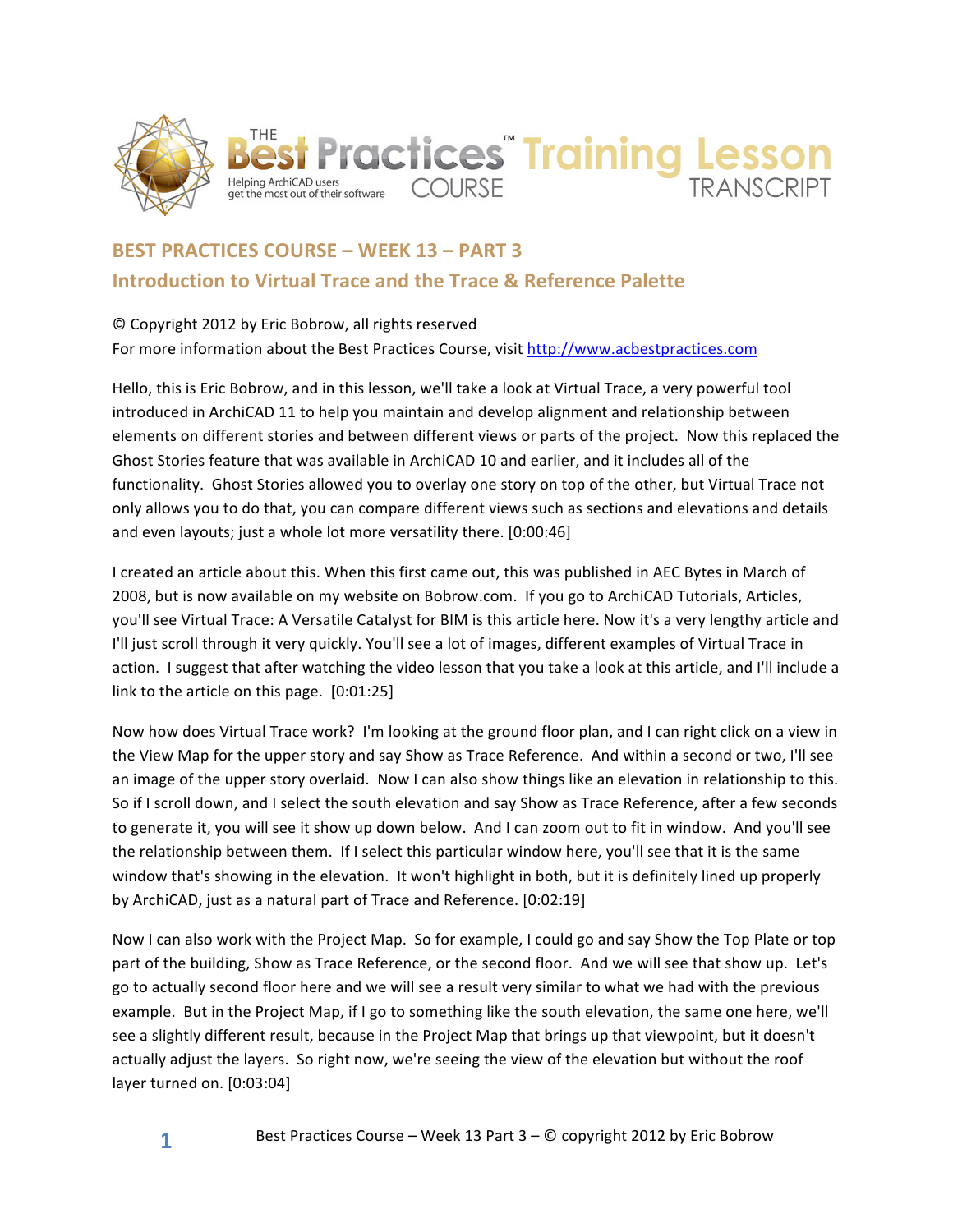So when you're doing a section or an elevation, you will want to use the View Map. Let me just bring up a section here, and we will take a section cutting through the middle of the building and show it as a Trace Reference. So when you're using a View Map item, it will automatically turn on the proper layers that are part of that view. Now it's a little bit hard to see this. Let's just look at some of the options that allow us to manipulate the Trace and Reference. This is available first by the toolbar, you can see the trace icon, it has two rectangles colored. You can click on that to turn this off or turn it back on. [0:03:46]

And there is a popup menu next to it, and it gives you many different commands. But these commands are generally easier to work with in the Trace and Reference palette, which can be brought up this way. The Trace and Reference palette is also available under the Window menu, Palettes, Trace and Reference. And it can be turned on or off there. And by using that, you can also go to your Work Environment, Keyboard Shortcuts, and set up a keyboard shortcut for let's say the Window menu here, and the Palettes subcommand. And we can go here to Show and Hide Trace and Reference here. And I could perhaps give it a shortcut, perhaps Shift+Command+T might work. It hasn't been done, so I can remember that T for Trace and Reference. [0:04:37]

And now if I just use that keyboard shortcut I can bring up the Trace and Reference very quickly. Now the Trace and Reference, I can turn things off and on using the same button by clicking this button, and you can see as I do that it actually changes the button on the toolbar. We can also see that there's a history of references. I'm looking at the section. I can go back to the elevation here, and we'll see that within a few seconds it brings that  $up.$  [0:05:06]

Now, this elevation is the one from the Project Map, and the elevation that I used earlier is the one from the View Map. You can see it has a slightly different color, a slightly different look. And when I select that, you will see that it updates with the proper layers, because it's using the view. So there is a history here that we can work with. We can also use some other built-in options. For example, when we are on the floor plan, we can use above, below or previous story, and I'll demonstrate those in a minute. Now let me go back to the section one, and let's just take a look at how we can move it off to the side. Because when we are looking at it, right now it's in line with the actual position of the section, this is section A. [0:05:51]

And so the line of the section is here, and the ArchiCAD has placed it in that relationship to the building. But it would be easier if I moved it to the side. So I will use the option to drag the reference with this button here. When I do that, the reference becomes hightlighted, and I can drag it into a new position. If I use the guidelines or the Shift key, I can make sure it stays straight and move it either left or right or up or down depending upon what's appropriate. And now we can see how it fits in there. [0:06:22]

Now if I wanted to I could rotate this so that it was upright. For example, I can go and use this rotate icon, and then just click anywhere that I like and just rotate this reference. Now of course now, it's a little bit hard to see the relationship, but it is easier to look at that. Now if I wanted to undo it and put it back, there's no undo for this, but there is an option to reset this back to the default position which will put it back to its original placement within the building. So remember, there's no undo, but you can put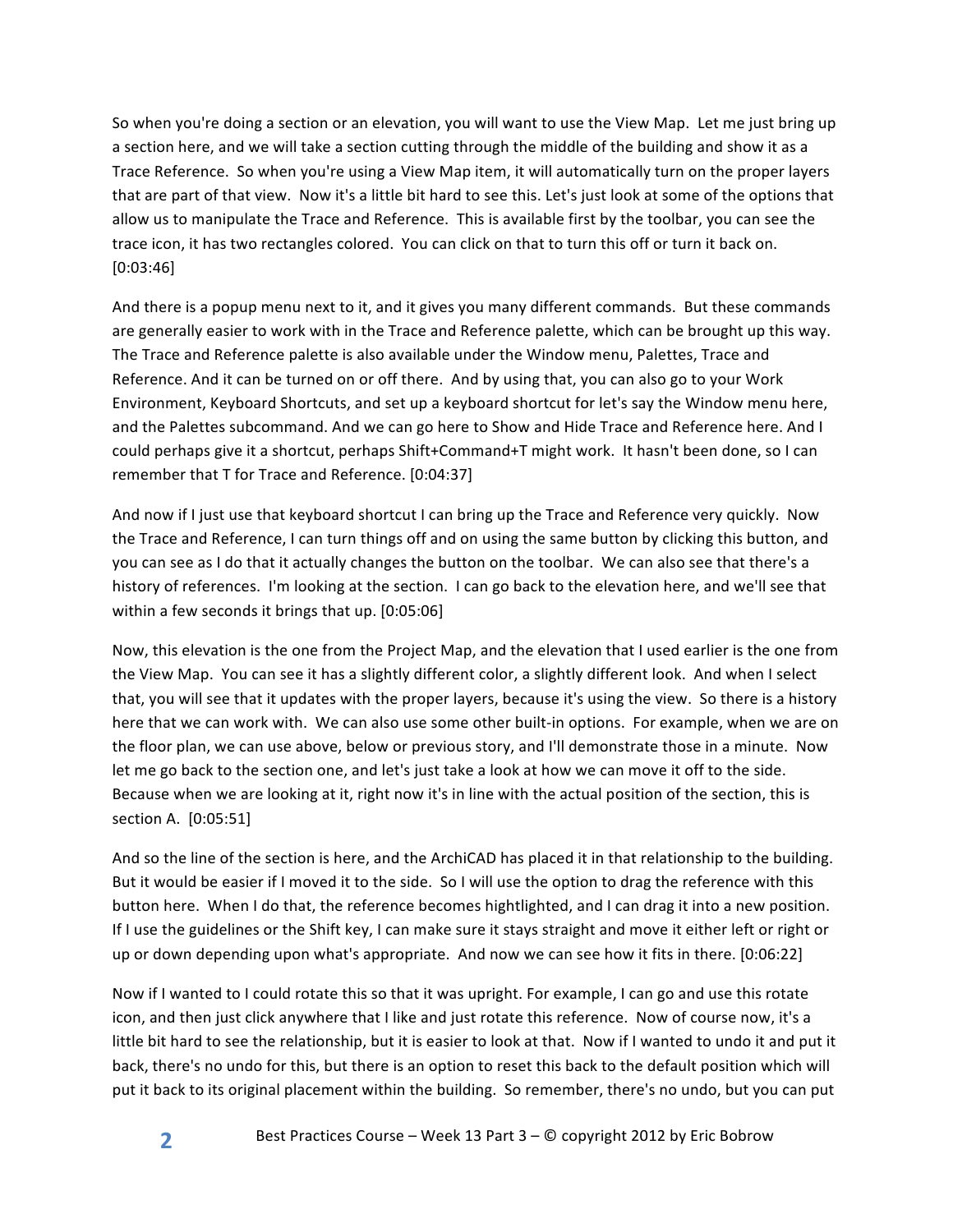it back to the default position and then of course in this case I'll just move it to the side. Now we can also change other things about this. We can rotate this entire view if we wanted. In ArchiCAD 13, the option for rotating the orientation was introduced. [0:07:19]

And so I can go in and, for example, rotate the entire view. And just as long as I make sure I'm snapping properly, we get a nice change here where I'm seeing the section vertically. And I've got the building rotated like the paper has been rotated. Now if I wanted to put it back to the previous view, I can either click on the reset orientation, which puts it back to zero, or I can go back to the previous view positions. You can see how this remembers all of the different view positions. I can go forward and back with these buttons. It quite powerful. [0:07:57]

Now, we can also switch the view. I can switch, for example, using this icon, Switch Reference with Active. That will put me into a view of the section, which will then be upright of course, because the section is always going to be shown with the natural upright orientation. And we can see the building in relationship to it, much like when we rotated the view on the plan. But now, of course this element here is active, whereas before the part that was active was the floor plan. [0:08:37]

Now let me demonstrate. If I switch back, I will select this door and I will drag this into a new position. And the reference may or may not update, it depends. Sometimes ArchiCAD will do it automatically like you see here, and other times you may need to - let me just move this back here - you may need to actually use the option here that says to rebuild the reference. I've seen some inconsistent results with that, but know that that option is available for you. In other words, this rebuild reference will make sure that it's up to date. Because for example, this is not quite right, it's intersecting the stairs. If I do the rebuild reference it will adjust just slightly down here. So we need to do that sometimes make sure it's up to date. [0:09:27]

Now, let me go and show another version here. I can say that I'd like to show what is above the current story. So when I choose that, we're on this story, and I can see its relationship. Perhaps I want to change its color; I want to make it a little bit more prominent. So I can make it red. I can also change the opacity to make it not quite as prominent but still in that red color. If I move it all the way to the left, this slider, then it disappears entirely. Similarly, the active view I can make a little less prominent. So I'm focusing on little bit more clearly on the trace. Or I can make the active view disappear temporarily to study the trace and then bring it back up.  $[0:10:12]$ 

Now sometimes we may find that there are things on the trace that we don't need to be looking at. For example, there is a dimension line here that is from the trace pointing at a window that is not in the current view. I can go ahead and, in this little popup. choose to hide certain things. For example, the dimensions from the trace or possibly text and labels and things like that. This may simplify what we are seeing on the view. See you can go manually turn these on and off. This is an alternative to creating a separate view that has different layers turned on and off that you can of course use. You can of course use different variations of what you're showing. [0:10:58]

But sometimes just by turning on or off different elements it may help you. Clicking all types will put them all back into position. Now as an example of showing the different views here, if I go - I'm on the